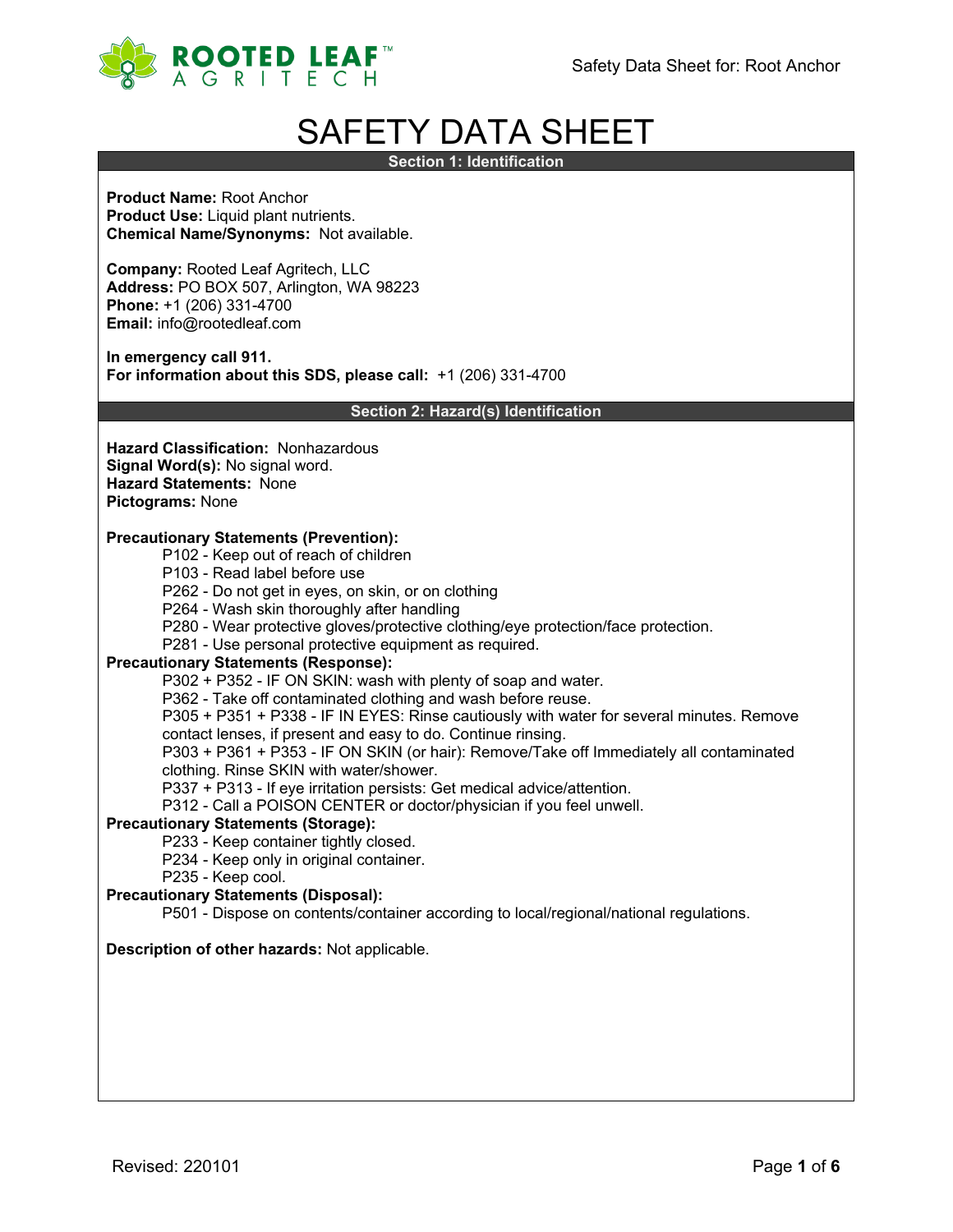

#### **Section 3: Composition/ Information on Ingredients**

| <b>Chemical Name</b> | Synonym          | CAS#       | Conc.   |
|----------------------|------------------|------------|---------|
| Humic Acid           | Potassium Humate | 68514-28-3 | $< 5\%$ |
|                      |                  |            |         |

## **Section 4: First-Aid Measures**

**After skin contact:** Flush contaminated skin with plenty of water for at least 5 minutes. Get medical attention if symptoms occur. Wash clothing before reuse. Clean shoes thoroughly before reuse.

**After eye contact:** Immediately flush eyes with plenty of water, occasionally lifting the upper and lower eyelids. Check for and remove any contact lenses. Continue to rinse for at least 20 minutes. Get Medical attention if symptoms occur.

**After inhalation:** Remove victim to fresh air and keep at rest in a position comfortable for breathing. If not breathing, if breathing is irregular, or if respiratory arrest occurs, provide artificial respiration or oxygen by trained personnel. It may be dangerous to the person providing aid to give mouth-to-mouth resuscitation. Get medical attention if adverse health effects persist or are severe. If unconscious, place in recovery position and get medical attention immediately. Maintain an open airway. Loosen tight clothing such as a collar, tie, belt or waistband. In case of inhalation of decomposition products in a fire, symptoms may be delayed. The exposed person may need to be kept under medical surveillance for 48 hours.

**After swallowing**: Wash out mouth with water. Remove dentures if any. Remove victim to fresh air and keep at rest in a position comfortable for breathing. If material has been swallowed and the exposed person is conscious, give small quantities of water to drink. Stop if the exposed person feels sick as vomiting may be dangerous. Do not induce vomiting unless directed to do so by medical personnel. If vomiting occurs, the head should be kept low so that vomit does not enter the lungs. Get medical attention if adverse health effects persist or are severe. Never give anything by mouth to an unconscious person. If unconscious, place in recovery position and get medical attention immediately. Maintain an open airway. Loosen tight clothing such as a collar, tie, belt or waistband.

**Notes to Physician**: In case of inhalation of decomposition products in a fire, symptoms may be delayed. The exposed person may need to be kept under medical surveillance for 48 hours. **Specific Treatments**: No specific treatment.

**Protection of First-Aiders**: No action shall be taken involving any personal risk or without suitable training. It may be dangerous to the person providing aid to give mouth-to-mouth resuscitation. If concentrated product is encountered, comply with guidelines regarding handling and personal protective equipment in Sections 7 and 8.

#### **Section 5: Fire-Fighting Measures**

**Suitable extinguishing agents:** Water spray, extinguishing powder, CO2, or any media suitable for the surrounding fire.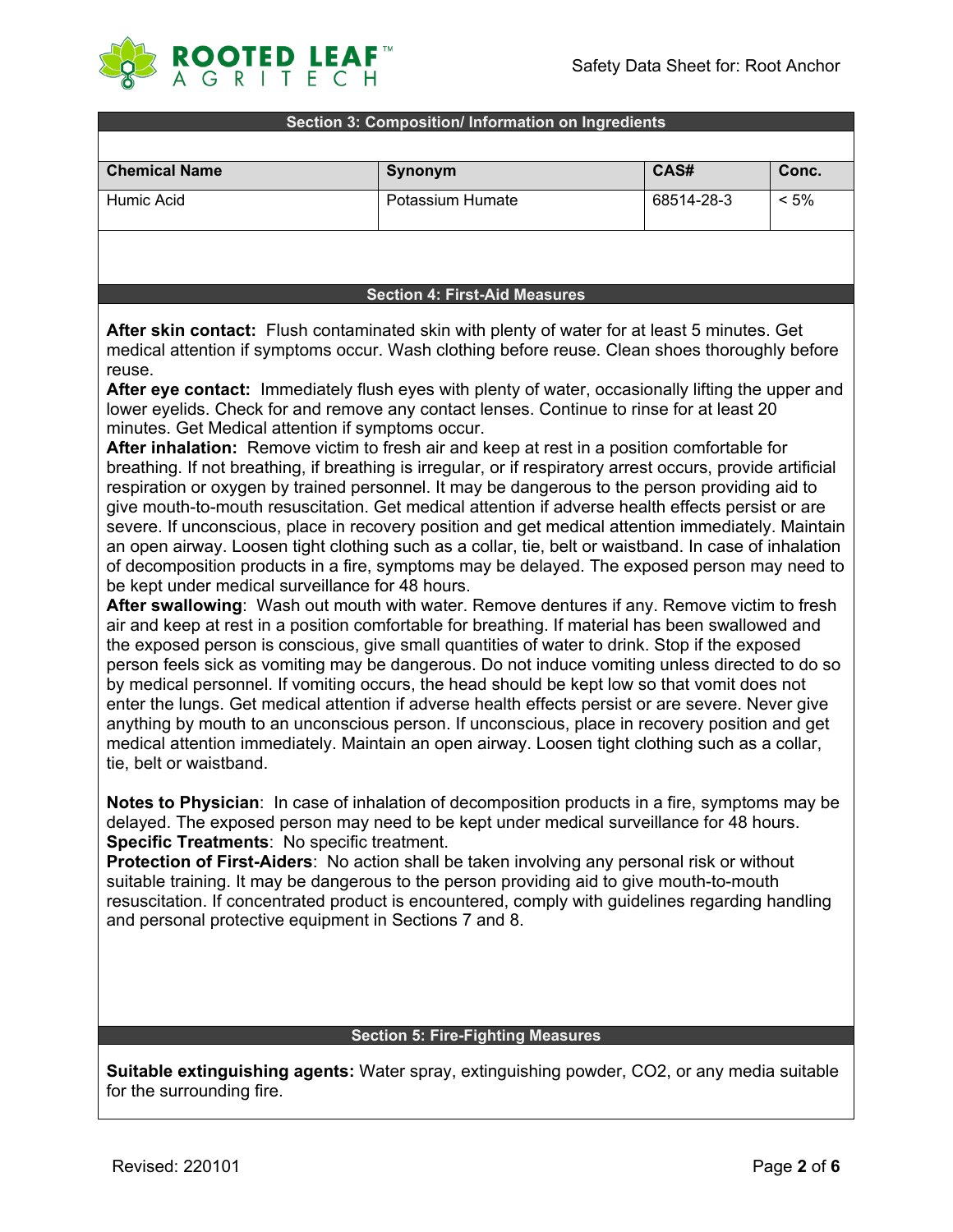

**Special protective actions for firefighters:** Promptly isolate the scene by removing all persons from the vicinity of the incident if there is a fire. No action shall be taken involving any personal risk or without suitable training.

**Special protective equipment for firefighters:** Fire-fighters should wear appropriate protective equipment and self-contained breathing apparatus (SCBA) with a full face-piece operated in positive pressure mode.

## **Section 6: Accidental Release Measures**

**Non-Emergency Personnel Precautions:** No action shall be taken involving any personal risk or without suitable training. Keep unnecessary and unprotected personnel from entering. Do not touch or walk through spilled material. Avoid breathing vapor or mist. Provide adequate ventilation. Wear appropriate respirator when ventilation is inadequate. Put on appropriate personal protective equipment.

**Emergency Personnel Precautions:** If specialized clothing is required to deal with the spillage, take note of any information in Section 8 on suitable and unsuitable materials. See also the information above in "nonemergency personnel."

**Measures for environmental protection:** Avoid dispersal of spilled material and runoff and contact with soil, waterways, drains and sewers. Inform the relevant authorities if the product has caused environmental pollution (sewers, waterways, soil or air).

**Measures for cleaning/collecting:** Stop leak if without risk. Move containers from spill area. Approach release from upwind. Prevent entry into sewers, water courses, basements or confined areas. Wash spillages into an effluent treatment plant or proceed as follows. Contain and collect spillage with non-combustible, absorbent material e.g. sand, earth, vermiculite or diatomaceous earth and place in container for disposal according to local regulations (see Section 13). Dispose of via a licensed waste disposal contractor. Contaminated absorbent material may pose the same hazard as the spilled product. Note: see Section 1 for emergency contact information and Section 13 for waste disposal.

## **Section 7: Handling and Storage**

**Handling:** Put on appropriate personal protective equipment (see Section 8). Do not ingest. Avoid contact with eyes, skin, and clothing. Do not expose open wounds. Avoid breathing vapor or mist. Keep in the original container or an approved alternative made from a compatible material, kept tightly closed when not in use. Empty containers retain product residue and can be hazardous. Do not reuse container. Eating, drinking and smoking should be prohibited in areas where this material is handled, stored and processed. Workers should wash hands and face before eating, drinking and smoking. See also Section 8 for additional information on hygiene measures.

**Storage:** Store in accordance with local regulations. Store in original container protected from direct sunlight in a dry, cool (not less than 45°F) and well-ventilated area, away from incompatible materials (see Section 10) and food and drink. Keep container tightly closed and sealed until ready for use. Containers that have been opened must be carefully resealed and kept upright to prevent leakage. Do not store in unlabeled containers. Use appropriate containment to avoid environmental contamination.

## **Section 8: Exposure Controls/Personal Protection**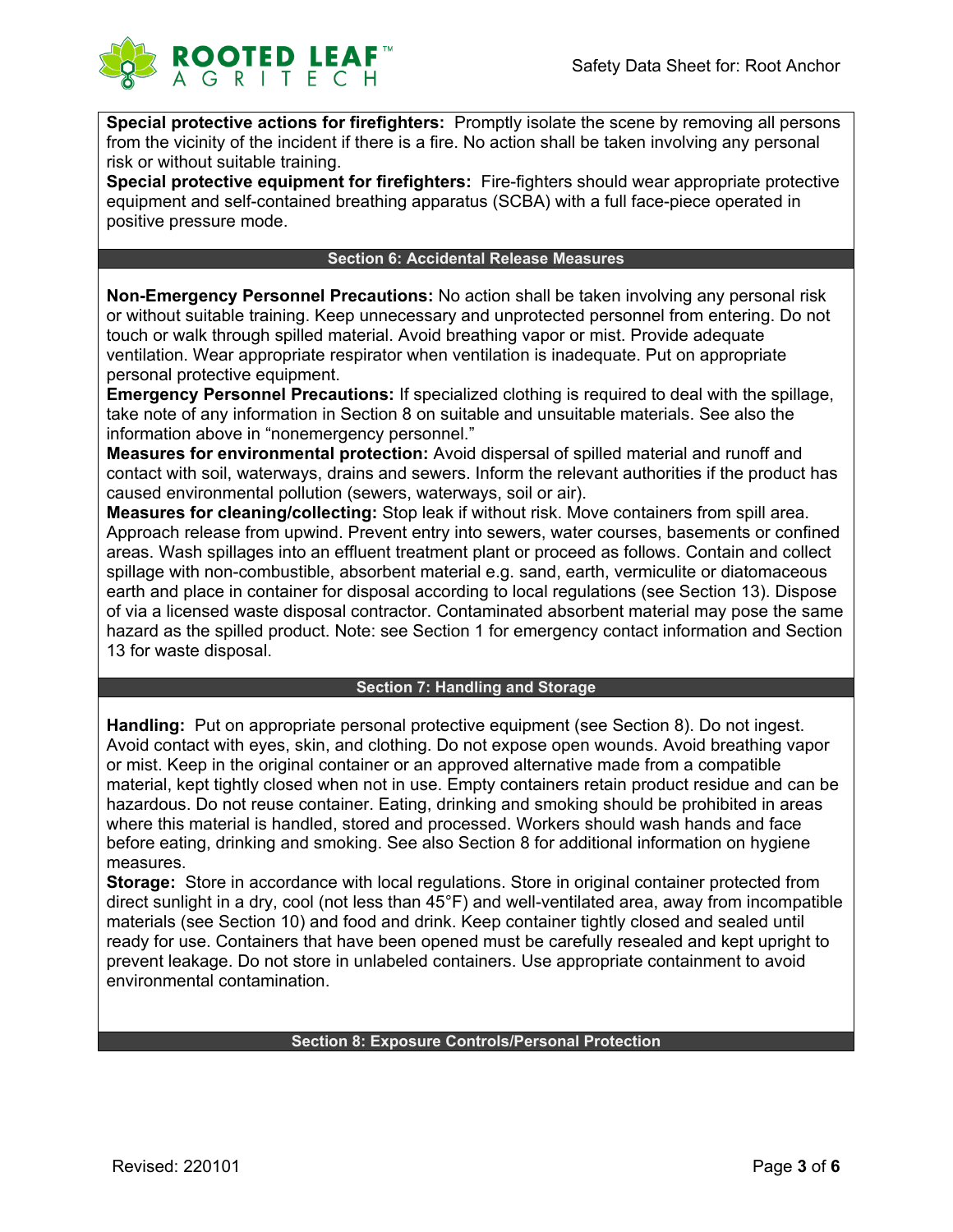

**Appropriate engineering controls:** Good, general ventilation will be sufficient to control worker exposure to airborne contaminants.

**General protective and hygienic measures:** Wash hands, forearms and face thoroughly after handling chemical products, before eating, smoking and using the lavatory and at the end of the working period. Appropriate techniques should be used to remove potentially contaminated clothing. Wash contaminated clothing before reusing. Ensure that eyewash stations and safety showers are close to the workstation location.

**Breathing equipment:** Based on the hazard and potential for exposure, select a respirator that meets the appropriate standard or certification. Respirators must be used according to a respiratory protection program to ensure proper fitting, training, and other important aspects of use.

**Hand protection:** Chemical-resistant, impervious gloves complying with an approved standard should be worn at all times when handling chemical products if a risk assessment indicates this is necessary. Considering the parameters specified by the glove manufacturer, check during use that the gloves are still retaining their protective properties. It should be noted that the time to breakthrough for any glove material may be different for different glove manufacturers. In the case of mixtures, consisting of several substances, the protection time of the gloves cannot be accurately estimated.

**Body protection:** Personal protective equipment for the body should be selected based on the task being performed and the risks involved and should be approved by a specialist before handling this product. Appropriate footwear and any additional skin protection measures should be selected based on the task being performed and the risks involved and should be approved by a specialist before handling this product.

**Eye / Face protection:** Safety eyewear complying with an approved standard should be used when a risk assessment indicates this is necessary to avoid exposure to liquid splashes, mists, gases or dusts. If contact is possible, the following protection should be worn, unless the assessment indicates a higher degree of protection: chemical splash goggles.

## **Section 9: Physical and Chemical Properties**

**Physical State:** Liquid. **Color:** Dark brown / black **Odor:** Sweet, kelp **Odor threshold:** Not available. **pH:** 5.2 – 5.6 **Melting point/melting range:** <0°C (<32F°). **Boiling point/boiling range:** 100°C (212°F). **Solubility in/Miscibility with water:** Soluble in Water.

## **Section 10: Stability and Reactivity**

**Reactivity:** No specific test data related to reactivity available for this product or its ingredients. **Chemical stability**: The product is stable.

**Conditions to avoid:** No specific data.

**Incompatible materials:** Reactive or incompatible with the following materials: oxidizing materials, reducing materials, organic materials and strong acids or bases.

**Hazardous decomposition products:** Under normal conditions of storage and use, hazardous decomposition products should not be produced.

## **Section 11: Toxicological Information**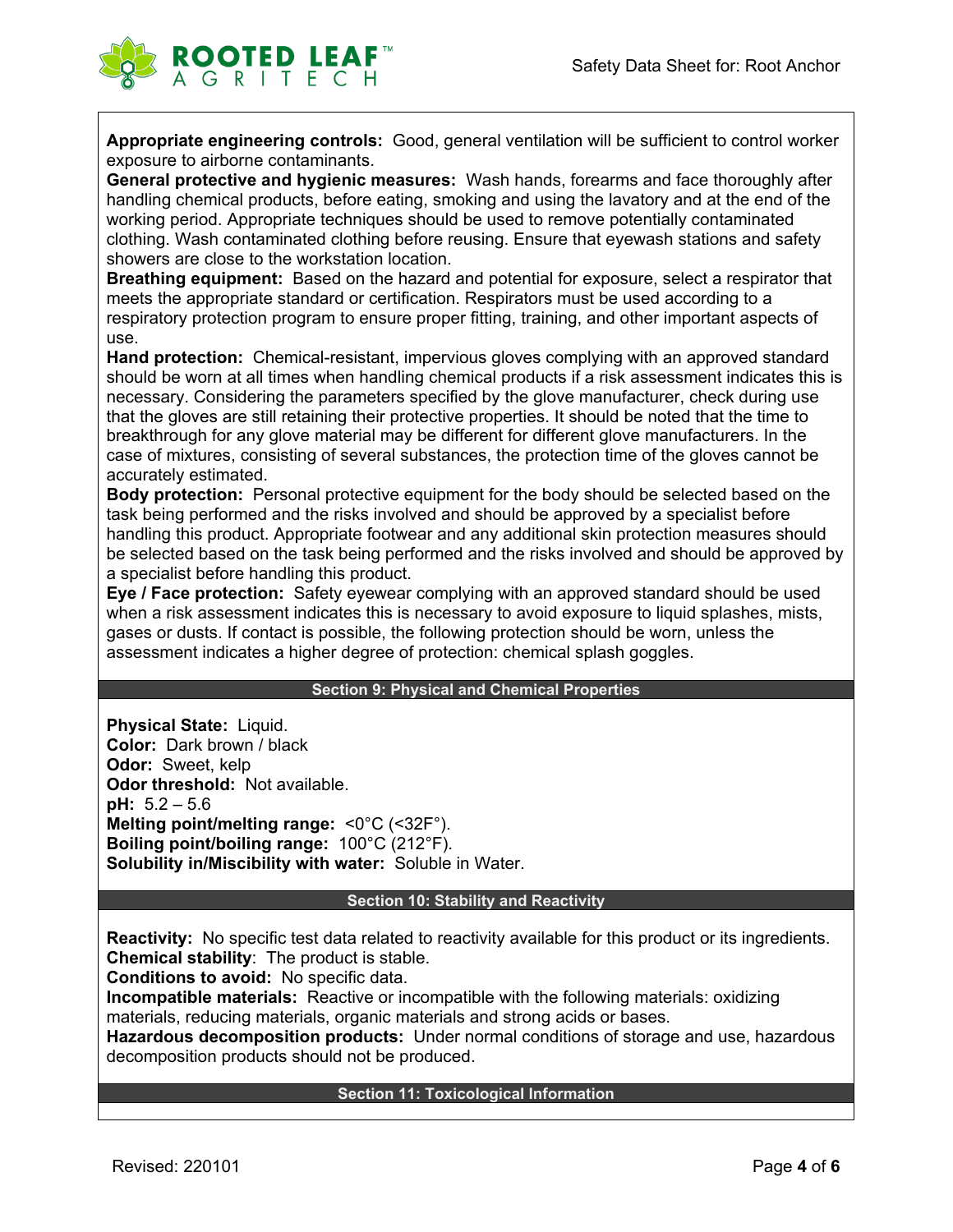

**Acute toxicity:** Not reported. **Potential routes of exposure/potential health effects Skin:** May cause skin irritation, redness, and rash. **Eye:** Redness, pain, tearing. **Inhalation:** Not reported. **Ingestion:** Not reported. **Carcinogenic effects:** Not reported. **Mutagenic effects:** Not expected to be a mutagen. **Reproductive toxicity:** Not reported. **Sensitization:** Not known to be a sensitizer. **Target organs:** Not reported.

## **Section 12: Ecological Information (non-mandatory)**

**Ecotoxicity:** No data available. **Mobility:** No data available. **Biodegradation:** No data available. **Bioaccumulation:** No data available. **Other adverse effects:** No known significant effects or critical hazards.

## **Section 13: Disposal Considerations (non-mandatory)**

**Disposal methods:** The generation of waste should be avoided or minimized wherever possible. Disposal of this product, solutions and any by-products should comply with the requirements of environmental protection and waste disposal legislation and any other federal, state, regional or local authority requirements. Dispose of surplus and non-recyclable products via a licensed waste disposal contractor. Waste should not be disposed of untreated to the sewer unless fully compliant with the requirements of all authorities with jurisdiction. Waste packaging should be recycled. Incineration or landfill should only be considered when recycling is not feasible. This material and its container must be disposed of in a safe way. Care should be taken when handling empty containers that have not been cleaned or rinsed out. Empty containers or liners may retain some product residues. Avoid dispersal of spilled material and runoff and contact with soil, waterways, drains and sewers.

## **Section 14: Transport Information (non-mandatory)**

**DOT regulations:** Not reported. **Harmonized System Commodity classification code:** 310590

**Section 15: Regulatory Information (non-mandatory)**

**SARA Section 355 (extremely hazardous substances):** Not listed. **SARA Section 313 (specific toxic chemical listings):** Not listed. **Clean Air Act, Section 112 Hazardous Air Pollutants (HAPs):** Not listed. **TSCA (Toxic Substances Control Act):** Not listed.

## **Section 16: Other Information**